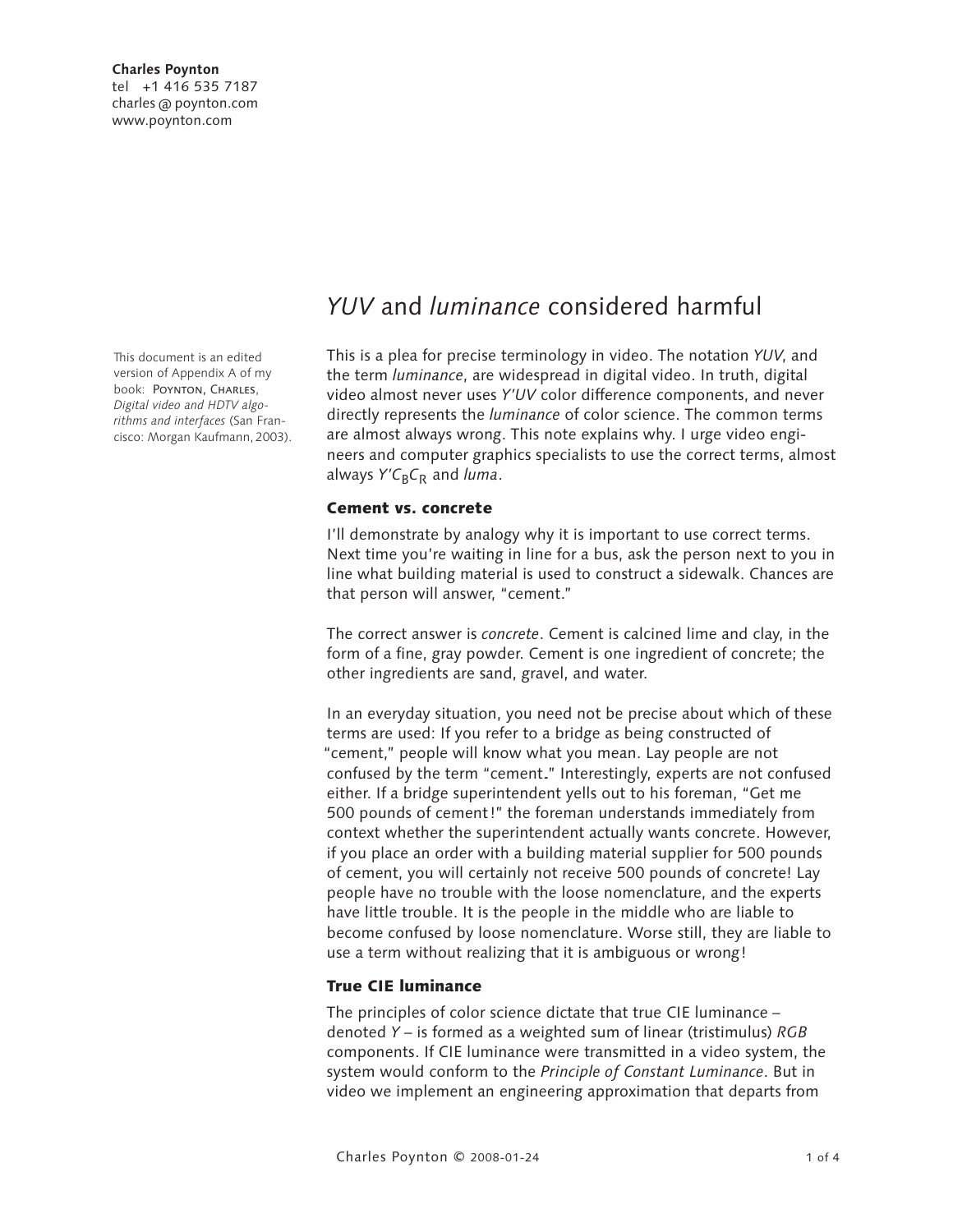<sup>601</sup> 0 299 *'* = *' Y R .* 0 587 + *' G .* 0 114 + *' B .*

Poynton, Charles, *Digital video and HDTV algorithms and interfaces* (San Francisco: Morgan Kaufmann, 2003).

Pritchard, D.H., "U.S. Color Television Fundamentals – A Review,," in *SMPTE Journal,* **86**: 819–828 (Nov. 1977).

Smith, A.R., "Color Gamut Transform Pairs,," in *Computer Graphics* **12** (2): 12–19 (Aug. 1978, Proc. *SIGGRAPH 78*).

Foley, James D., and Andries van Dam, *Fundamentals of Interactive Computer Graphics* (Reading, Mass.: Addison-Wesley, 1984).

Foley, James D., Andries van Dam, Steven Feiner, and John Hughes, *Computer Graphics: Principles and Practice*, Second Edition (New York: Addison-Wesley, 1990).

this principle. It was standardized for NTSC in 1953, and remains standard for all contemporary video systems, to form *luma*, denoted *Y'*, as a weighted sum of nonlinear (gamma-corrected) *R'G'B'* components. The nonlinear transfer function is roughly comparable to a square root. To form *luma*, we use the theoretical coefficients of color science, but we use them in a block diagram different from that prescribed by color science: As detailed in my book, in video, gamma correction is applied *before* forming the weighted sum, not after. The "order of operations" is reversed from what you might expect from color science.

#### The misinterpretation of luminance

Video engineers in the 1950s recognized that the video quantity *Y'* was very different from CIE luminance, and that it needed to be distinguished from luminance. They described it by the phrase *the quantity representative of luminance*. They used the symbol *Y,* but augmented it with a prime to denote the nonlinearity: *Y'*. Obviously the qualifier "quantity representative of" was cumbersome, and over the decades, it was elided. And over time, the prime symbol was elided as well. Unfortunately, no new word was invented to supplement *luminance*, to reinforce the distinction between the color science quantity and the video quantity. Most video engineers nowadays are unfamiliar with color science, and most do not understand the distinction. Engineers today often carelessly use the word *luminance*, and the symbol *Y*, to refer to the weighted sum of nonlinear (gamma-corrected) *R'G'B'* components.

The sloppy nomenclature made its way into ostensibly authoritative video references, such as Pritchard's SMPTE paper published in 1977.

The computer graphics pioneer Alvy Ray Smith encountered the word *luminance* in his quest to adapt video principles to computer graphics. Smith apparently correlated the use of the term *luminance* with his knowledge of color science, and understandably – though mistakenly – concluded that video "luminance" and color science luminance were identical. Consequently, video *YIQ* was introduced to computer graphics, having its *Y* component alleged to be identical to CIE luminance.

That incorrect interpretation propagated into authoritative computer graphics textbooks. *Computer Graphics: Principles and Practice*, on page 589, Section 13.3.3, *The YIQ Color Model*, states:

The *Y* component of YIQ is not yellow but luminance, and is defined to be the same as the CIE **Y** primary.

(The emphasis is in the original. "Yellow" refers to *CMY*, which was mentioned in the immediately preceding section. "CIE **Y** primary" would be more accurately denoted "CIE **Y** component.")

As you have seen, the so-called *Y* component of video – more properly designated with a prime symbol, *Y'* – is *not* the same as CIE luminance. Video *Y'* cannot even be computed from CIE *Y*, unless two other color components are also available. The quoted passage is quite wrong.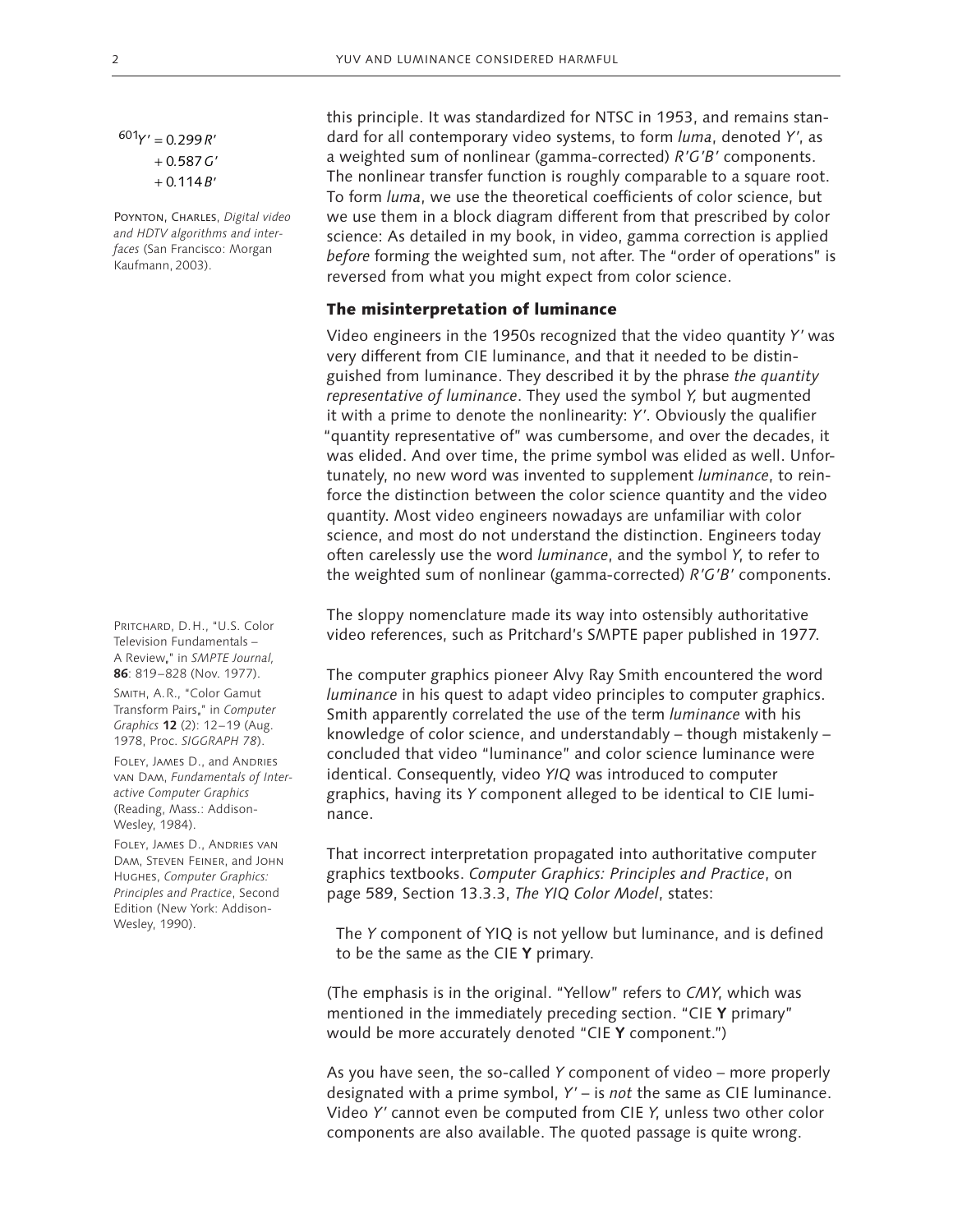About 300,000 copies of various editions and adaptations of *CG:PP* have been printed. Confusion is rampant.

Pratt, William K., *Digital Image Processing*, Second Edition (New York: Wiley, 1991). 64.

The error also propagated into the digital image processing community. A widely used book in that field states:

N.T.S.C. formulated a color coordinate system for transmission composed of three tristimulus values *YIQ*. The *Y* tristimulus value is the luminance of a color.

The video quantities are certainly *not* tristimulus values, which are, by CIE's definition, proportional to intensity.

Loose nomenclature on the part of video engineers has misled a generation of digital image processing, computer software, and computer hardware engineers.

## The enshrining of luma

I campaigned for adoption of the term *luma* to designate the nonlinear video quantity. The term had no pre-existing meaning, and by virtue of its being different from *luminance*, it invites readers from other domains to investigate fully before drawing conclusions about its relationship with luminance.

With the help of Fred Kolb, my campaign succeeded: In 1993, SMPTE adopted Engineering Guideline EG 28, *Annotated Glossary of Essential Terms for Electronic Production*. EG 28 defines the term *luma*, and clarifies the two conflicting interpretations of the term *luminance*. While a SMPTE EG is not quite a SMPTE "Standard," at long last the term has received official recognition. There's no longer any excuse for sloppy use of the term *luminance* by the authors of video engineering papers.

It is a shame that today's SMPTE and ITU-R standards for digital video persist in using the incorrect word *luminance,* without ever mentioning the ambiguity – even conflict – with the CIE standards of color science.

### Color difference scale factors

To represent color, luma is accompanied by two *color difference* – or *chroma* – components, universally based on *blue minus luma* and *red minus luma*, where blue, red, and luma have all been subject to gamma correction:  $B'$ -Y' and  $R'$ -Y'. Different scale factors are applied to the basic *B'-Y'* and *R'-Y'* components for different applications. *Y'P<sub>R</sub>P*<sub>R</sub> scale factors are optimized for component analog video. *Y'C*<sub>B</sub>C<sub>R</sub> scale factors are optimized for component digital video such as 4:2:2 studio video, JPEG, and MPEG. Kodak's PhotoYCC (*Y'C*1*C*2) uses scale factors optimized to record the gamut of film colors. *Y'UV* and *Y'IQ* use scale factors optimized to form composite NTSC and PAL video.

ITU-R Rec. BT.601, *Studio encoding parameters of digital television for standard 4:3 and wide-screen 16:9 aspect ratios* (Geneva: ITU).

*Y'C*<sub>B</sub>*C*<sub>R</sub> scaling as defined by Rec. 601 is appropriate for component digital video. *Y'C*<sub>B</sub>C<sub>R</sub> chroma is almost always subsampled using one of three schemes: 4:2:2, or 4:2:0, or 4:1:1.

When I say *NTSC* and *PAL*, I refer to color encoding, not scanning: I do not mean 525/59.94 and 625/50.